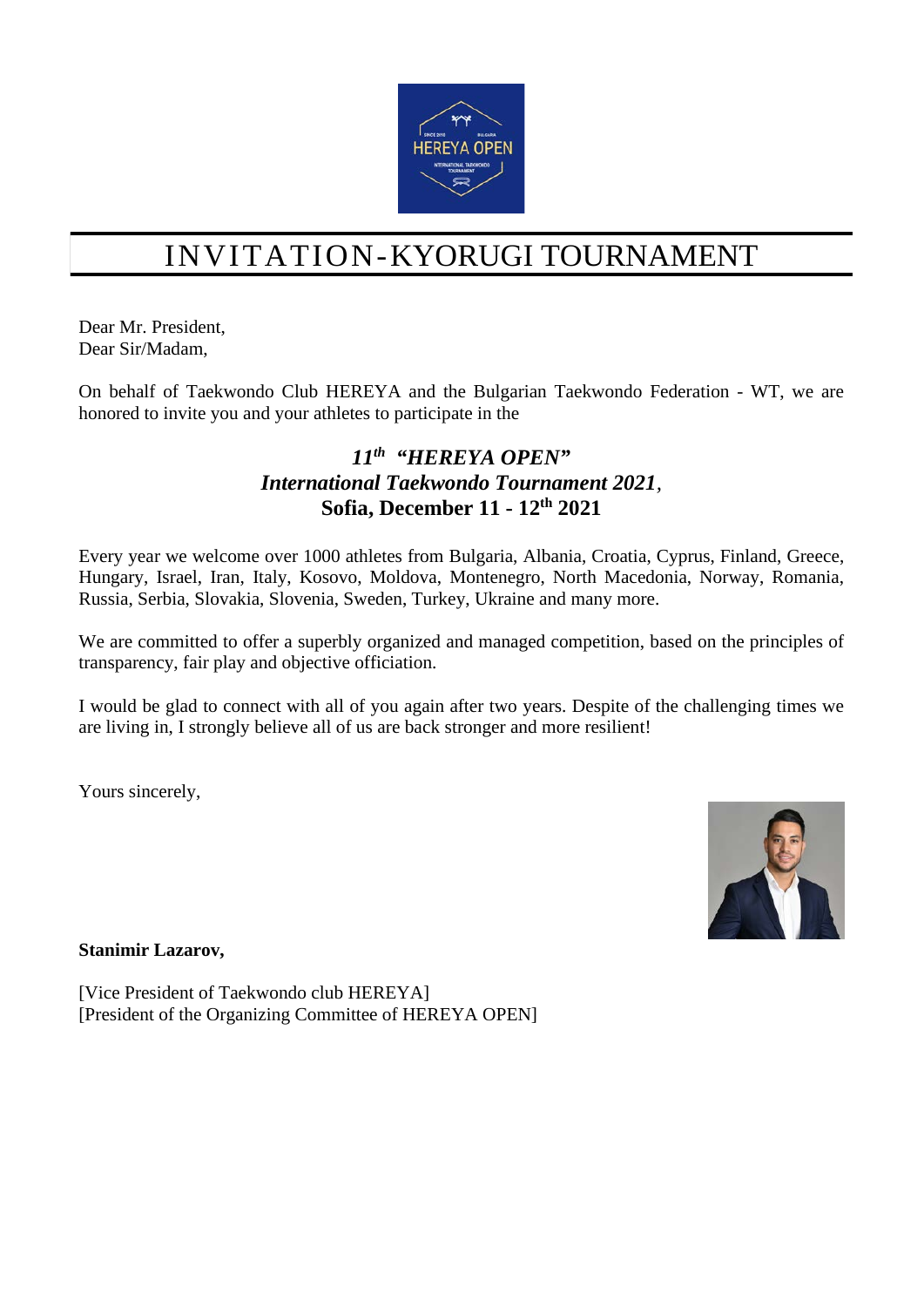## *11th HEREYA OPEN 2021*

### **INTERNATIONALTAEKWONDO TOURNAMENT Sofia, December 11-12th , 2021**

|    | ORGANIZER                             | <b>Taekwondo club HEREYA</b>                                                                                                                                                                                              |  |  |
|----|---------------------------------------|---------------------------------------------------------------------------------------------------------------------------------------------------------------------------------------------------------------------------|--|--|
|    |                                       | <b>Bulgarian Taekwondo Federation</b>                                                                                                                                                                                     |  |  |
|    |                                       | Mobile: +359 886 448382 (Mr. Stanimir Lazarov)                                                                                                                                                                            |  |  |
|    |                                       | E-mail: tk.hereya@gmail.com                                                                                                                                                                                               |  |  |
| 2. | <b>APPLICATION</b><br><b>DEADLINE</b> | The deadline for applications is $23:59$ Bulgarian time on 5th of December 2021. NO<br>applications will be accepted after the deadline.<br>Applications should be registered online at: https://tpss2021.eu<br>$\bullet$ |  |  |
|    |                                       | Date: 11-12th of December 2021                                                                                                                                                                                            |  |  |
| 3. | <b>DATE AND PLACE</b>                 | Place: Ramada Hotel by Wyndham Sofia City Center                                                                                                                                                                          |  |  |
|    |                                       | Address: bulevard "Knyaginya Maria Luiza" 131, 1202 Sofia Center, Sofia                                                                                                                                                   |  |  |
|    |                                       | Map: https://goo.gl/maps/tbNU6MZgywMmfHtp9                                                                                                                                                                                |  |  |
|    |                                       | Start of matches: 09:00 AM on both days                                                                                                                                                                                   |  |  |
|    |                                       | COVID testing will be possible on-site at hotel/sports venue only if requested by the                                                                                                                                     |  |  |
|    | 4. COVID                              | <b>participants in advance</b> by email to tk.hereya@gmail.com. For more information regarding                                                                                                                            |  |  |
|    |                                       | travelling to Bulgaria check the links below:                                                                                                                                                                             |  |  |
|    |                                       |                                                                                                                                                                                                                           |  |  |
|    |                                       | https://europa.eu/youreurope/citizens/travel/travel-and-covid/bulgaria/index_en.htm                                                                                                                                       |  |  |
|    |                                       | https://www.tourism.government.bg/en/kategorii/covid-19                                                                                                                                                                   |  |  |
|    |                                       | <b>Age Groups:</b>                                                                                                                                                                                                        |  |  |
|    |                                       | • Seniors: born in 2004 and before                                                                                                                                                                                        |  |  |
|    |                                       | • Juniors: born in 2004, 2005, 2006                                                                                                                                                                                       |  |  |
| 5. | AGE GROUPS &                          | • Cadets: born in 2007, 2008 and 2009                                                                                                                                                                                     |  |  |
|    | <b>CLASSES</b>                        | • Children II: born in 2010 and 2011                                                                                                                                                                                      |  |  |
|    |                                       | • Children I: born in 2012, 2013 and 2014                                                                                                                                                                                 |  |  |
|    |                                       | · Baby: born in 2015, 2016, 2017                                                                                                                                                                                          |  |  |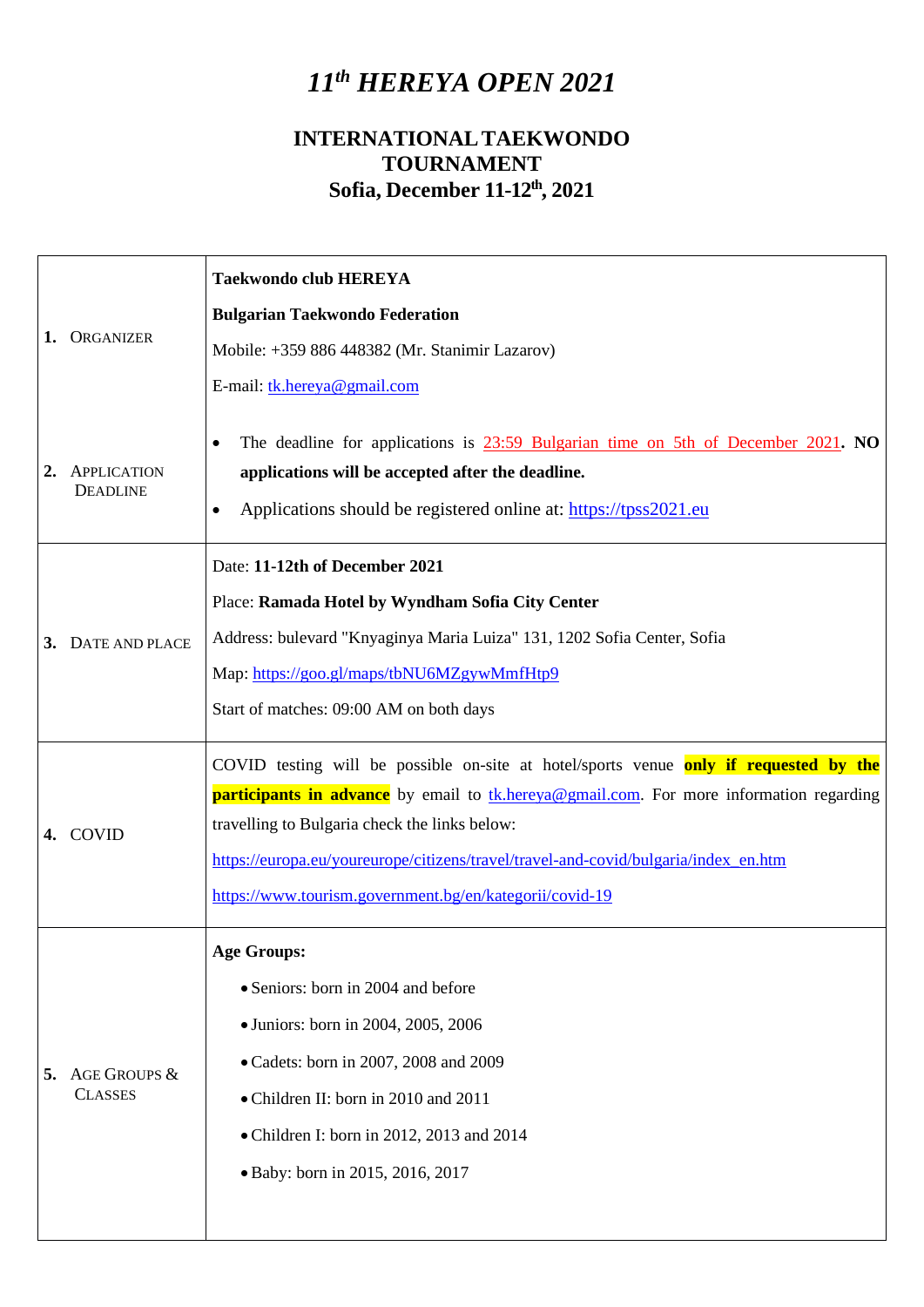|  |                                                            | <b>Classes:</b>                                                                                                                                                                             |
|--|------------------------------------------------------------|---------------------------------------------------------------------------------------------------------------------------------------------------------------------------------------------|
|  |                                                            | A class - World Taekwondo Kyorugi Competition Rules                                                                                                                                         |
|  |                                                            | <b>B</b> class – Kicks to the head are not allowed                                                                                                                                          |
|  | <b>6.</b> COMPETITION<br><b>RULES AND</b><br><b>SYSTEM</b> | The official WT Competition Rules will be used. The tournament will be based on a Single<br>Elimination.                                                                                    |
|  |                                                            | Instant Video Replay (IVR) will be used A-class matches only, based on a quota system.                                                                                                      |
|  |                                                            | *All age groups have A-class (standard rules - with kicks to the head), and B-class (kicks to the head are<br><b>NOT</b> allowed)                                                           |
|  |                                                            | <b>Seniors Male (Class A):</b> -54kg, -58kg, -63kg, -68kg, -74kg, -80kg, -87kg, +87kg.<br>Seniors Female (Class A): -46kg, -49kg, -53kg, -57kg, -62kg, -67kg, -73kg, +73kg.                 |
|  |                                                            | <b>Seniors Male (Class B): -58kg, -68kg, -80kg, +80kg.</b><br>٠                                                                                                                             |
|  |                                                            | <b>Seniors Female (Class B): -49kg, -57kg, -67kg, +67kg.</b>                                                                                                                                |
|  |                                                            | Juniors Male (Class A): -45kg, -48kg, -51kg, -55kg, -59kg, -63kg, -68kg, -73kg, -78kg,<br>$+78$ kg.                                                                                         |
|  |                                                            | <b>Junior Female (Class A):</b> -42kg, -44kg, -46kg, -49kg, -52kg, -55kg, -59kg, -63kg, -<br>$\bullet$<br>$68kg, +68 kg.$                                                                   |
|  |                                                            | <b>Juniors Male (Class B):</b> -48kg, -55kg, -63kg, -73kg, +73kg.<br>٠                                                                                                                      |
|  | 7. WEIGHT CLASSES                                          | Junior Female (Class B): -44kg, -49kg, -55kg, -63kg, +63 kg.<br>٠                                                                                                                           |
|  |                                                            | Cadets Male (Class A&B): -33kg, -37kg, -41kg, -45kg, -49kg, -53kg, -57kg, -61kg, -<br>$\bullet$<br>$65kg, +65kg.$                                                                           |
|  |                                                            | Cadets Female (Class A&B): -29kg, -33kg, -37kg, -41kg, -44kg, -47kg, -51kg, -55kg, -<br>$59kg, +59 kg.$                                                                                     |
|  |                                                            | <b>Children II</b> – Male and Female (Class $A&B$ ): -27kg, -30kg, -33kg, -36kg, -40kg, -<br>44kg, -48kg, - 52kg, -57kg, +57kg.                                                             |
|  |                                                            | <b>Children I</b> – Male and Female (Class $A&B$ ): $-21kg$ , $-23kg$ , $-25kg$ , $-27kg$ , $-29kg$ , $-29kg$<br>31kg, -33kg, -36kg, -40kg, +40kg.                                          |
|  |                                                            | Baby (Class B): -16kg, -18 kg, -20 kg, -22 kg, 24 kg, +24 kg.                                                                                                                               |
|  | 8. MATCH<br><b>DURATION</b>                                | <b>Seniors, Juniors and Cadets (Class A):</b> 3 x 1,5 min (30 sec. break);<br>٠                                                                                                             |
|  |                                                            | <b>Seniors, Juniors and Cadets (Class B) and Children (Class A):</b> 2 x 1,5 min (30 sec.<br>break);                                                                                        |
|  |                                                            | <b>Baby and Children (Class B):</b> $2 \times 1$ min (30 sec. break).                                                                                                                       |
|  |                                                            | The contests duration is subject to change by the Organizing Committee.                                                                                                                     |
|  | 9. EQUIPMENT                                               | The Organizing Committee will provide Daedo Protector and Scoring System (PSS) Generation                                                                                                   |
|  |                                                            | 2 and head protector to the participating contestants. Participating contestants are required to                                                                                            |
|  |                                                            | bring their own groin guards, mouthpieces, gloves, sensor socks, shin, and forearm guards for                                                                                               |
|  |                                                            | their personal use. All competitors must use WT-approved equipment. Please note that mouth<br>guards are compulsory for ALL participating athletes, including those competing in "B" class. |
|  |                                                            |                                                                                                                                                                                             |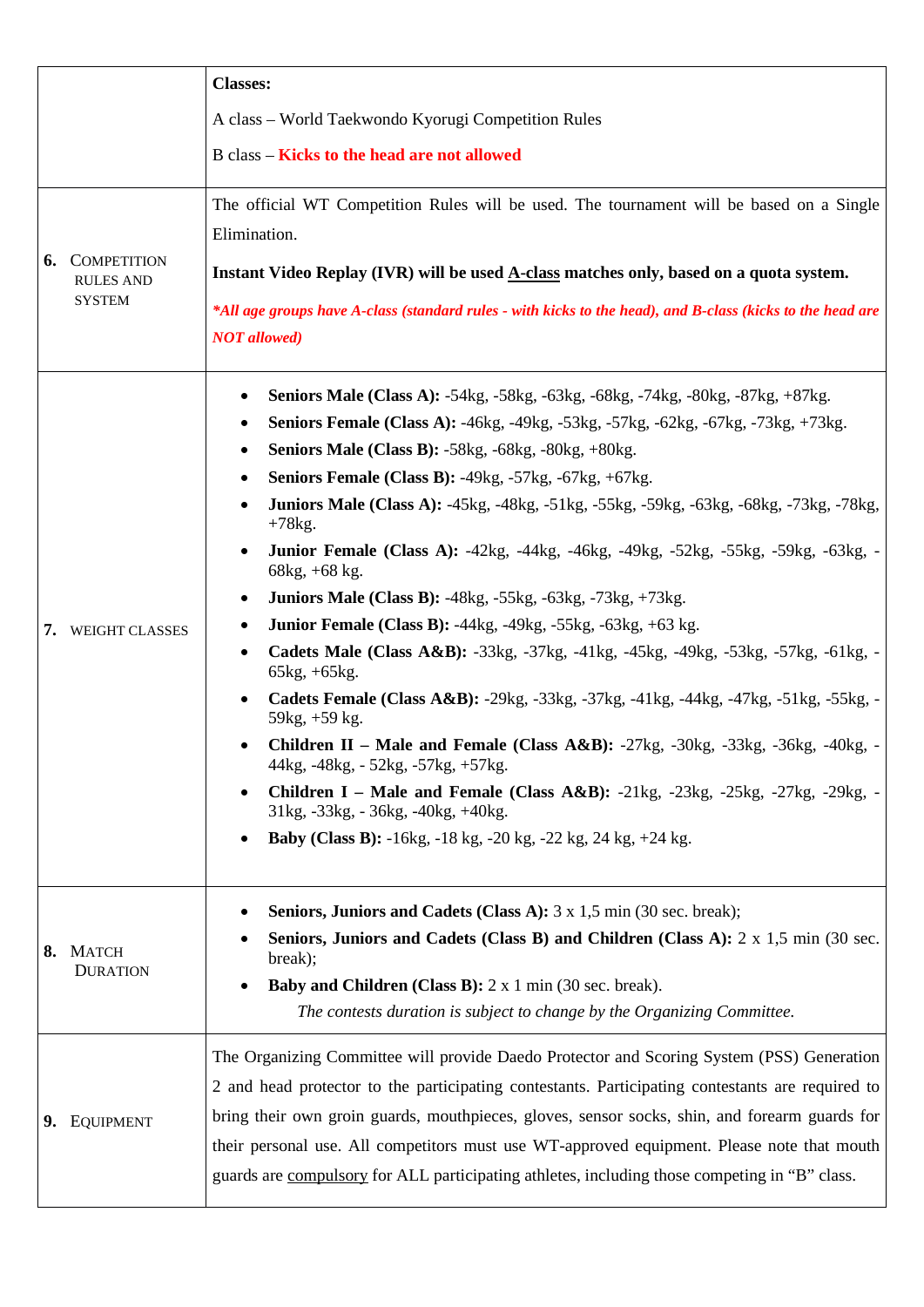| 10. PAYMENT                          | 30 euros per competitor for every applied competitor. Entry fee is payable in cash during the<br>registration.<br>If an athlete registered online through the registration system does not take part in the<br>competition for some reason, but he/she has not been removed from the list of participants before<br>the deadline $(05.12.2021)$ , his/her team official must fully $(100\%)$ pay his/her entry fee for<br>participation. Entry fee is not refundable at any time after the deadline. |  |                                                                                                                                                                                                                                                                                                                                                                                                                                                                                                                        |  |  |
|--------------------------------------|------------------------------------------------------------------------------------------------------------------------------------------------------------------------------------------------------------------------------------------------------------------------------------------------------------------------------------------------------------------------------------------------------------------------------------------------------------------------------------------------------|--|------------------------------------------------------------------------------------------------------------------------------------------------------------------------------------------------------------------------------------------------------------------------------------------------------------------------------------------------------------------------------------------------------------------------------------------------------------------------------------------------------------------------|--|--|
|                                      | <b>Change of category:</b> Change of category will be possible during the Registration and Weigh-in $-$<br>against an additional fee of 20 euros for each change.                                                                                                                                                                                                                                                                                                                                    |  |                                                                                                                                                                                                                                                                                                                                                                                                                                                                                                                        |  |  |
| 11. ACCOMMODATION                    | tk.hereya@gmail.com<br><b>Official hotel for the tournament:</b><br><b>Single room</b><br>Double room                                                                                                                                                                                                                                                                                                                                                                                                |  | The Organizing Committee offers assistance for the accommodation of teams for the<br>championship at preferential rates for the official hotels of the championship. Please contact<br><b>Ramada by Wyndham</b><br><b>Sofia City Center</b><br>Price per room<br>Price per room<br>Price per room<br><b>Full board</b><br><b>Half</b> board<br><b>Breakfast only</b><br>65 eur<br>55 eur<br>45 eur<br>$110$ eur<br>90 eur<br>70 eur<br>Also included in the price: Wi-Fi, Fitness, Spa, Sauna, Indoor pool, Steam bad. |  |  |
| 12. LIABILITY                        | All competitors participate at their own risk. The online registration implies that the competitors<br>agree to assume all responsibility for themselves and to release all other parties from any and all<br>liability which may directly or indirectly result.                                                                                                                                                                                                                                     |  |                                                                                                                                                                                                                                                                                                                                                                                                                                                                                                                        |  |  |
| 13. PARTICIPANTS<br><b>DOCUMENTS</b> | WT Global Licence (GAL - Global Athlete License or GOL - Global Official License) is<br>not required.<br>All participants must show their passport during the Registration $&$ Weigh-in.                                                                                                                                                                                                                                                                                                             |  |                                                                                                                                                                                                                                                                                                                                                                                                                                                                                                                        |  |  |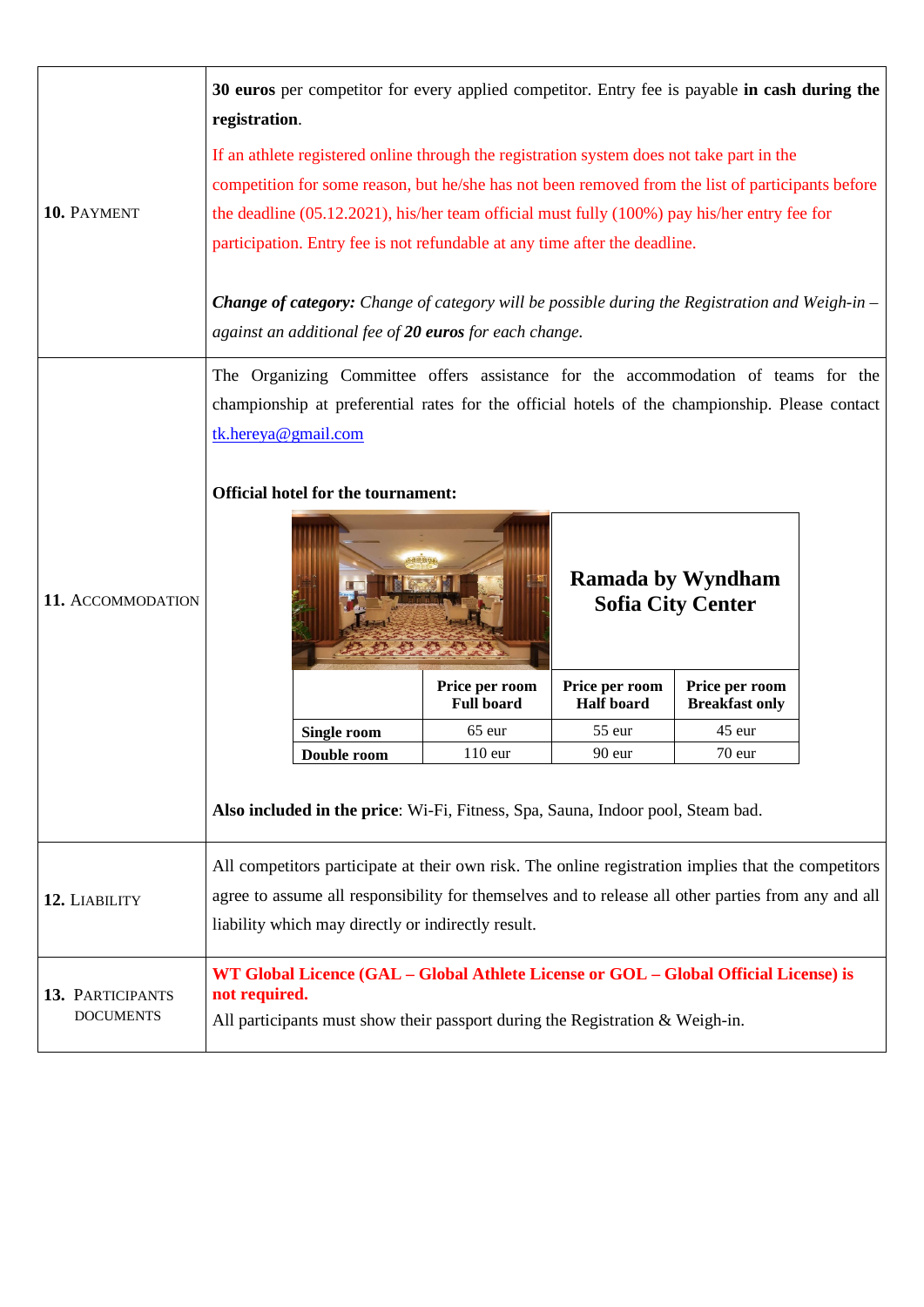|              | Medals will be awarded to the top four athletes in the respective class ("A" and "B") and weight   |
|--------------|----------------------------------------------------------------------------------------------------|
|              | category for each age group (Baby; Children; Cadets, Juniors, and Seniors):                        |
|              | 1st PLACE: GOLD MEDAL                                                                              |
|              | 2nd PLACE: SILVER MEDAL                                                                            |
|              | 3rd PLACE: BRONZE MEDAL                                                                            |
|              |                                                                                                    |
|              | Medals will be awarded to all athletes in Baby and Children age division which did not             |
|              | qualify for the semi-finals.                                                                       |
|              |                                                                                                    |
|              | Teams' cups will be awarded to the three best teams in the Total Ranking for the following age     |
| 14. AWARDS   | and class divisions:                                                                               |
|              | Baby and Children I and II group (Class B); Children I and II (class A); Cadets (class A); Cadets  |
|              | (class B); Juniors (class A); Seniors (class A);                                                   |
|              | The team ranking is based on the following point system:                                           |
|              | For each Gold Medal - 120 points                                                                   |
|              | For each Silver Medal $-50$ points                                                                 |
|              | For each Bronze Medal $-20$ points                                                                 |
|              | For each contestant who entered the competition area after passing the general weigh-in $-1$ point |
|              | For each $win - 1$ point                                                                           |
|              |                                                                                                    |
|              |                                                                                                    |
|              | Coaches can enter the competition area only with proper sport shoes and proper tracksuit.          |
| 15. COACHES  | Before weigh-in all coaches must have the Special ID-Cards for their teams. Weigh-in and entry     |
|              | to the sports hall only with Special ID-Cards. Special ID-Cards for all competitors and coaches    |
|              |                                                                                                    |
|              | Only the official coach is allowed to protest, immediately after the end of the contest. An        |
| 16. PROTEST  | amount of $\epsilon$ 100 (Euro) will have to be paid for each protest. The decision of the referee |
|              | chairman is final.                                                                                 |
|              | All teams who require a visa invitation should send their request to the Bulgarian Taekwondo       |
|              |                                                                                                    |
| 17. VISAS    | Federation (office@taekwondo-bulgaria.org) with the names, date of birth and passport No. of       |
|              | all team members, competitors and officials (if possible, please send a word file as an e-mail     |
|              | attachment).                                                                                       |
|              | All referees will be contacted and invited by the Referee Committee.                               |
|              |                                                                                                    |
| 18. REFEREES | Hotel and Full board accommodation will be provided for international referees from 10th of        |
|              | December until 12th December.                                                                      |
|              | For information: dim.dimitrov@yahoo.com (Mr. Dimitar Dimitrov)                                     |
|              |                                                                                                    |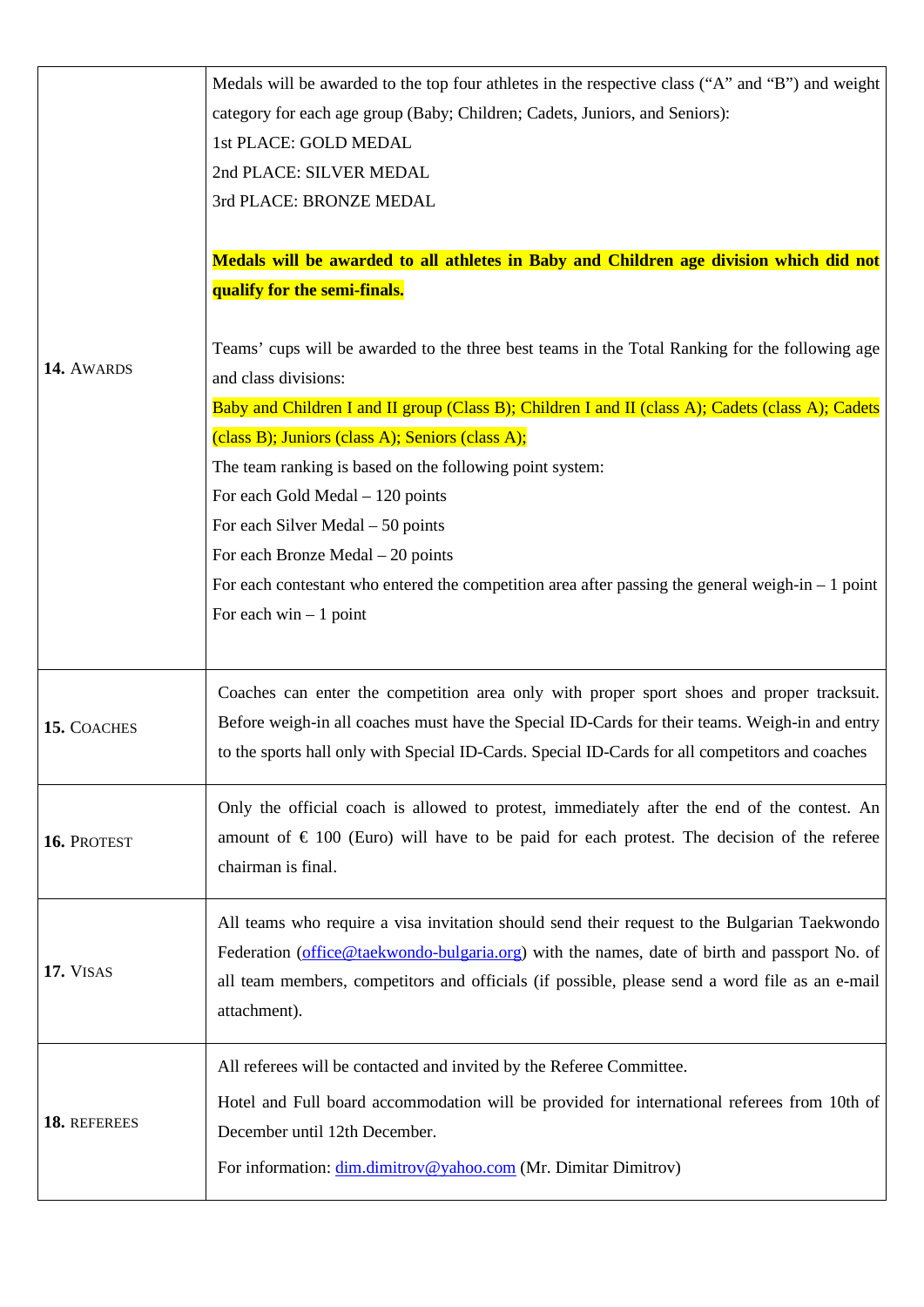|                                                                                                                                                       | 10th of December 2021 (Friday) - Ramada Hotel by Wyndham Sofia City Center                                                      |  |  |                           |  |  |
|-------------------------------------------------------------------------------------------------------------------------------------------------------|---------------------------------------------------------------------------------------------------------------------------------|--|--|---------------------------|--|--|
|                                                                                                                                                       | 15:00 - 20:00 – Registration and Weigh-in for all athletes (upon appointment);                                                  |  |  |                           |  |  |
|                                                                                                                                                       | "Knyaginya<br>Luiza"<br>bulevard<br>Maria<br>131,<br>1202<br>Sofia<br>Sofia<br>Center,<br>https://goo.gl/maps/tbNU6MZgywMmfHtp9 |  |  |                           |  |  |
| 11th of December 2021 (Saturday) – Ramada Hotel by Wyndham Sofia City Center                                                                          |                                                                                                                                 |  |  |                           |  |  |
| There will be no registration and weigh-in procedures on Saturday morning                                                                             |                                                                                                                                 |  |  |                           |  |  |
| $08:00$ – Referee meeting                                                                                                                             |                                                                                                                                 |  |  |                           |  |  |
| 08:30 - Head-of-Team Meeting                                                                                                                          |                                                                                                                                 |  |  |                           |  |  |
| 08:45 – Inspection area opens and start checking the athletes for the first matches                                                                   |                                                                                                                                 |  |  |                           |  |  |
| 09:00 – Start of matches for Cadets and Juniors in Class "B"                                                                                          |                                                                                                                                 |  |  |                           |  |  |
| 13:00 – Finals and Awarding Ceremony Class "B"                                                                                                        |                                                                                                                                 |  |  |                           |  |  |
| 13:00 – Start of matches for Cadets and Juniors in Class "A"                                                                                          |                                                                                                                                 |  |  |                           |  |  |
|                                                                                                                                                       | 14:00 - 16:00 - Weigh-in for Day 2 (Baby, Children and Seniors)                                                                 |  |  |                           |  |  |
|                                                                                                                                                       | 17:00 - Finals and Award Ceremony Class "A"                                                                                     |  |  |                           |  |  |
| 19. TIMETABLE                                                                                                                                         |                                                                                                                                 |  |  |                           |  |  |
| 12th of December 2021 (Sunday) – Ramada Hotel by Wyndham Sofia City Center<br>There will be no registration and weigh-in procedures on Sunday morning |                                                                                                                                 |  |  |                           |  |  |
|                                                                                                                                                       |                                                                                                                                 |  |  | $08:00$ – Referee meeting |  |  |
|                                                                                                                                                       | 08:30 - Head-of-Team Meeting                                                                                                    |  |  |                           |  |  |
|                                                                                                                                                       | 08:45 – Inspection area opens and start checking the athletes for the first matches                                             |  |  |                           |  |  |
|                                                                                                                                                       | 09:00 - Start of matches for Baby, Children and Seniors in Class "B"                                                            |  |  |                           |  |  |
|                                                                                                                                                       | 13:00 – Finals and Awarding Ceremony Class "B"                                                                                  |  |  |                           |  |  |
|                                                                                                                                                       | 13:00 - Start of matches for Children and Seniors Class "A"                                                                     |  |  |                           |  |  |
|                                                                                                                                                       | 17:00 - Finals and Award Ceremony Class "A"                                                                                     |  |  |                           |  |  |
|                                                                                                                                                       |                                                                                                                                 |  |  |                           |  |  |
|                                                                                                                                                       | The Organizers reserve the right to change the timetable if necessary.                                                          |  |  |                           |  |  |
|                                                                                                                                                       | The competition will be held in compliance with all epidemiological measures and in accordance                                  |  |  |                           |  |  |
|                                                                                                                                                       | with the regulations of the Ministry of Health and the Ministry of Youth and Sports in Bulgaria,                                |  |  |                           |  |  |
|                                                                                                                                                       | valid to the date of the tournament                                                                                             |  |  |                           |  |  |